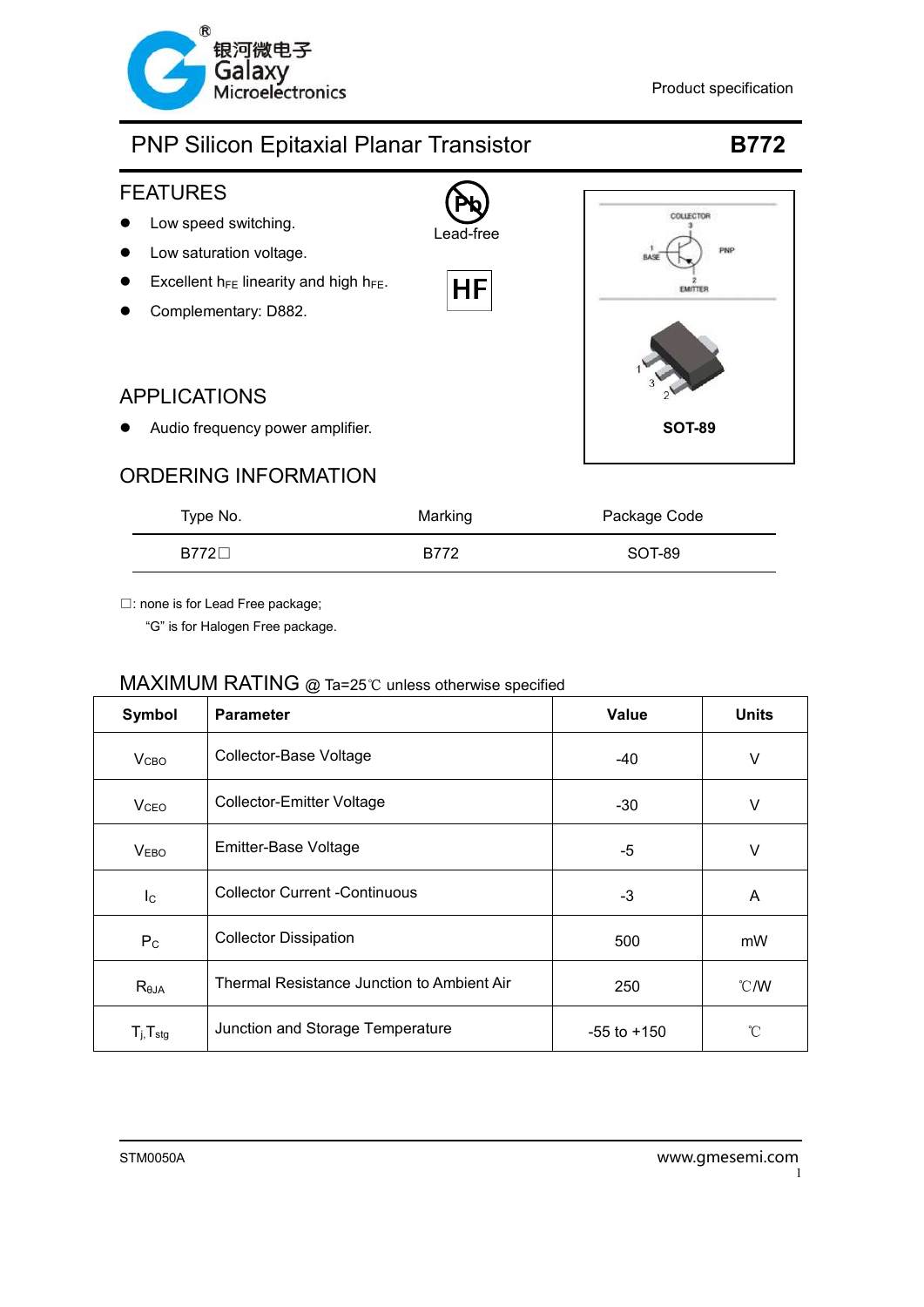

## ELECTRICAL CHARACTERISTICS @ Ta=25℃ unless otherwise specified

| <b>Parameter</b>                     | Symbol           | <b>Test conditions</b>               | <b>MIN</b> | <b>TYP</b> | <b>MAX</b> | <b>UNIT</b> |
|--------------------------------------|------------------|--------------------------------------|------------|------------|------------|-------------|
| Collector-base breakdown voltage     | $V_{(BR)CBO}$    | $I_C = -100 \mu A, I_E = 0$          | $-40$      |            |            | V           |
| Collector-emitter breakdown voltage  | $V_{(BR)CEO}$    | $I_C = -10mA, I_B = 0$               | -30        |            |            | V           |
| Emitter-base breakdown voltage       | $V_{(BR)EBO}$    | $I_E = -100 \mu A, I_C = 0$          | -6         |            |            | V           |
| Collector cut-off current            | I <sub>CBO</sub> | $V_{CB} = -40V I_B = 0$              |            |            | $-1$       | μA          |
| Collector cut-off current            | <b>I</b> CEO     | $V_{CB} = -30V$ , $I_E = 0$          |            |            | $-1$       | μA          |
| Emitter cut-off current              | <b>LEBO</b>      | $V_{EB} = -6V I_C = 0$               |            |            | $-1$       | μA          |
| DC current gain                      |                  | $VCE=-2V, IC=-1A$                    | 60         | 160        | 400        |             |
|                                      | $h_{FE}$         | $VCE=-2V, IC=-20mA$                  | 30         | 220        |            |             |
| Collector-emitter saturation voltage | $V_{CE(sat)}$    | $IC=-2A$ , $IB=-0.2A$                |            | $-0.3$     | $-0.5$     | V           |
| Base-emitter saturation voltage      | $V_{BE(sat)}$    | $IC=-2A$ , $IB=-0.2A$                |            | $-1.0$     | $-2.0$     | V           |
| <b>Transition frequency</b>          | $f_T$            | $V_{CE} = -5V$ , $I_C = -0.1A$       |            | 80         |            | <b>MHz</b>  |
| Collector output capacitance         | $C_{ob}$         | $V_{CB} = -10V$ , $I_E = 0$ , f=1MHz |            | 55         |            | pF          |

### CLASSIFICATION OF hFE

| Rank  |        |         |         |         |
|-------|--------|---------|---------|---------|
| Range | 60-120 | 100-200 | 160-320 | 200-400 |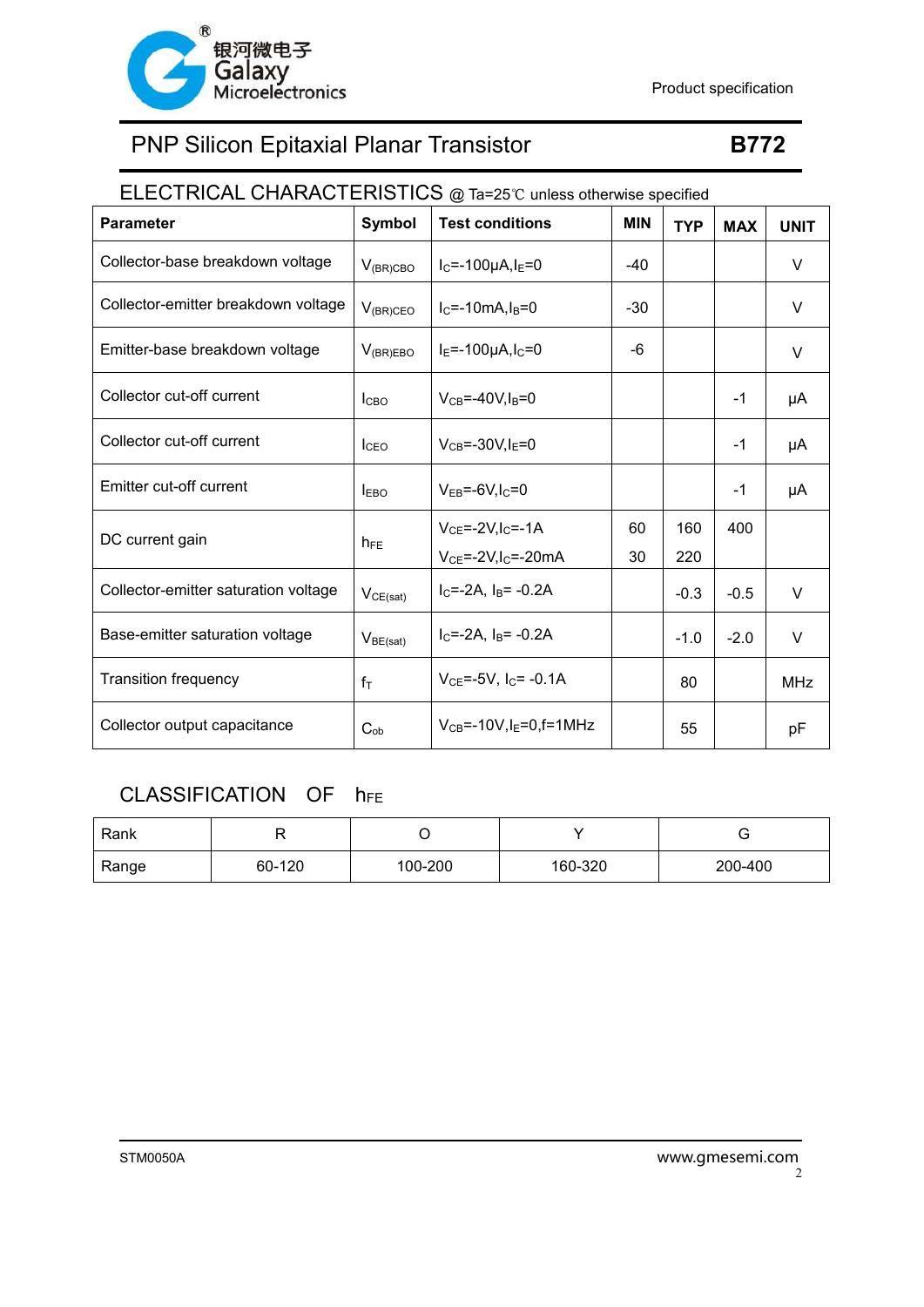

### TYPICAL CHARACTERISTICS @ Ta=25℃ unless otherwise specified





I<sub>C</sub>(mA), COLLECTOR CURRENT

**CURRENT GAIN-BANDWIDTH PRODUCT** 







SAFE OPERATING AREA